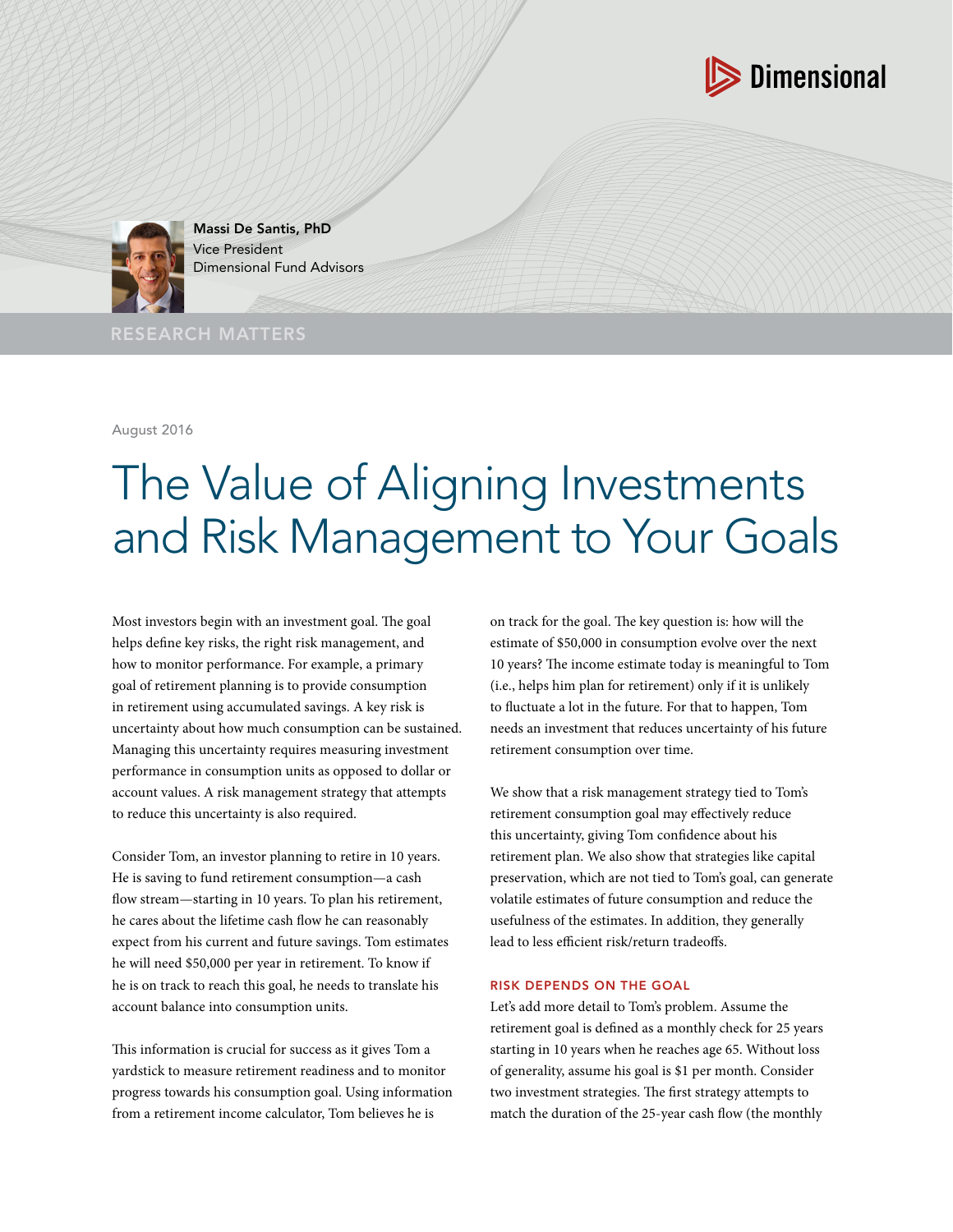

## Exhibit 1: Estimated Retirement Consumption, LDI vs. One Month T-Bill *January 1979–January 1989*

*Lines in the plot represent a 10-year history of estimated consumption over the investment window. The first period is Jan. 1979–Jan. 1989. Consumption is estimated by dividing the wealth level by the cost of a \$1 cash flow for 25 years starting at the end of the period. Wealth level is simulated using returns on one-month T-bills from Morningstar, and a simulated LDI strategy that matches the duration of the \$1 cash flow stream for 25 years. Simulations are hypothetical in nature, do not reflect actual investment results, and are not guarantees of future results. Results may vary with each use and over time. These hypothetical incomes are used for discussion purposes only and are not intended to represent, and should not be construed to represent, predictions of future incomes or returns. Actual incomes may vary significantly. See the Disclosures for details.*

check from age 65 to age 90). This is called a liability-driven investment strategy or "LDI".1 The second strategy manages the volatility of the account balance by rolling over one-month US Treasury bills over the 10-year horizon. As a good capital preservation instrument, the T-bill strategy may be perceived as low risk. But is it low risk if the goal is retirement consumption?

As an example, consider the 10-year period from January 1979 to January 1989, and assume at the beginning of the period Tom has just enough savings to expect the \$1 consumption stream.2 **Exhibit 1** illustrates the evolution of Tom's estimated consumption over the period from the two investment strategies.

The estimate using the LDI strategy is fairly stable. This strategy gives Tom the clarity and confidence he needs to plan for retirement. While estimates for both strategies begin and end at about the same level, the estimate using the T-bill strategy is highly volatile. The annualized volatility of the estimate is 2.9% for the LDI strategy and 20.7% for the T-bill strategy. The maximum monthly drop in the LDI strategy is 3.2% while in the T-bill strategy it is

16%. Also notice the T-bill strategy's large peak-to-trough loss of 64% between years 3 and 8.

This pattern is not unique to the T-bill strategy. Any strategy that attempts to reduce volatility using shortto intermediate-term fixed income, when the goal is a long-term liability like retirement consumption, will not be as effective as the LDI strategy.3

Is there anything special about 1979–1989? The period is one example of a 10-year span where the estimates from the two strategies start and end at approximately the same value of \$1. Generally, we expect the final estimate to be higher or lower than \$1. To analyze the variability over different 10-year periods, we can repeat the experiment. Using available interest rate data between 1962 and 2015 we have 44 overlapping 10-year periods: 1962–1972, 1963–1973, and so on. **Exhibit 2** plots estimated consumption for all of the 10-year periods.

The pattern is clear. In all 10-year periods, the LDI strategy is relatively stable. The T-bill strategy is a rollercoaster. While not constant, under the LDI strategy the distribution

<sup>1.</sup> Duration is related to the average maturity of the cash flow to which is referred. Technically, it is defined as the sensitivity of the present value of the cash flow stream to its yield. It is commonly used to estimate the sensitivity of bonds, bond portfolios, or liabilities to interest rates.

<sup>2.</sup> Below we explain how these estimates can be computed using interest rates. This will also explain how Tom can determine he has enough to meet the \$1 goal.

<sup>3.</sup> See Massi De Santis, "Retirement Planning: An Introduction to Liability Driven Investing" (white paper, Dimensional Fund Advisors, 2016).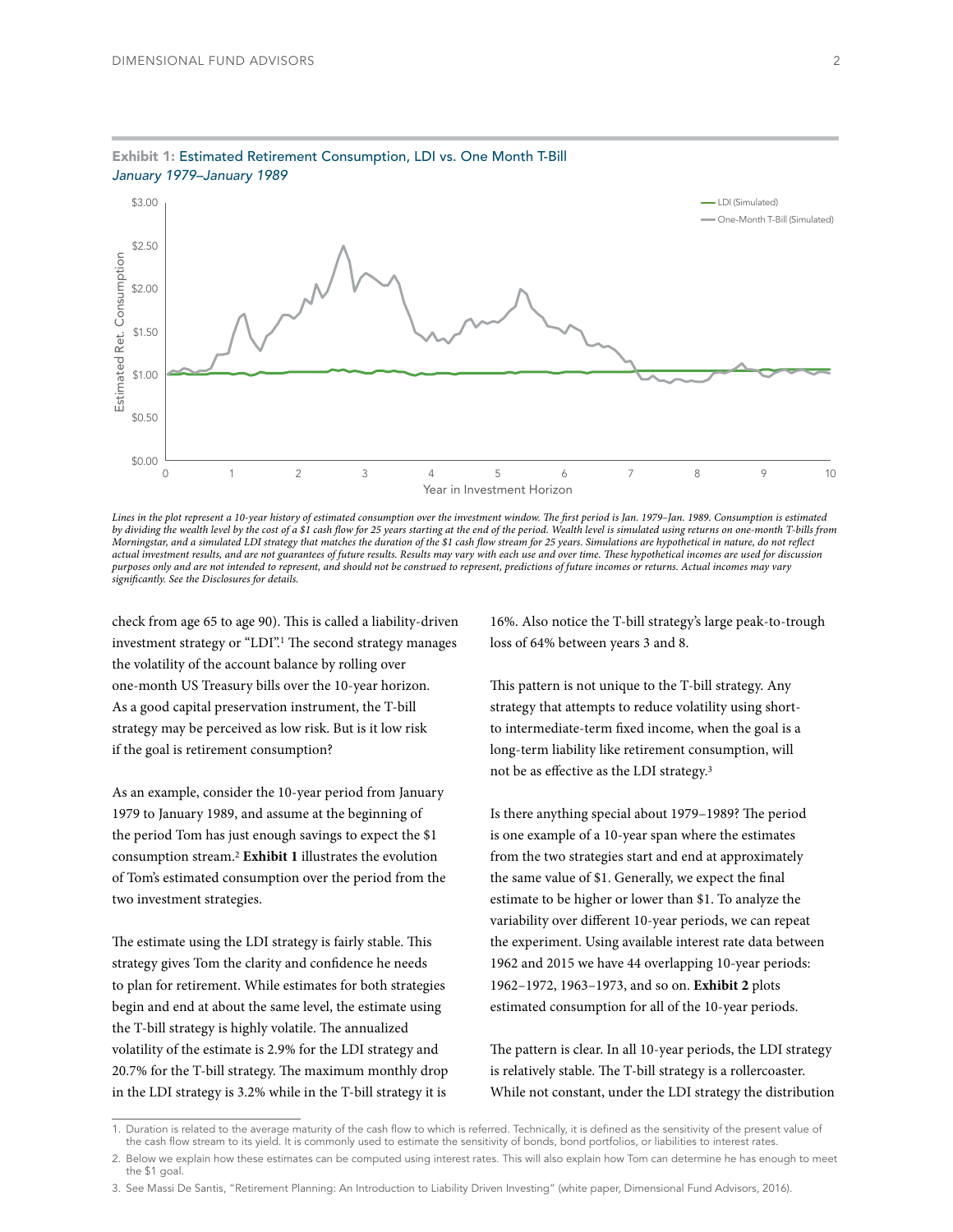

#### Exhibit 2: Estimated Consumption over Last 10 Years Prior to Retirement

Each line in the plot represents a 10-year history of estimated consumption over the investment window. The first period is Jan. 1962-Jan. 1972; the second period is *Jan. 1963–Jan.1973, and so on. Consumption is estimated by dividing the wealth level by the cost of a \$1 cash flow for 25 years starting at the end of each period.*  Wealth level is simulated using returns on one-month T-bills from Morningstar, and a simulated LDI strategy that matches the duration of the \$1 cash flow stream for *25 years. Simulations are hypothetical in nature, do not reflect actual investment results, and are not guarantees of future results. Results may vary with each use and over time. These hypothetical incomes are used for discussion purposes only and are not intended to represent, and should not be construed to represent, predictions of future incomes or returns. Actual incomes may vary significantly. See the Disclosures for details.*

of retirement consumption estimated at retirement (10 years later) is concentrated around \$1. The range is between \$0.97 and \$1.09. The median is \$1.01. For the T-bill strategy, besides the obvious variation over the 10 years, the range of outcomes at retirement, from \$0.35 to \$2.09, is very wide. The median outcome of \$0.67 is well below \$1, so lower than the median under the LDI strategy. Why? The LDI strategy is a long-term bond portfolio that matches the duration of the goal. Because yield curves have been upwardly sloped on average, short-term debt instruments like T-bills are expected to have lower returns than long-term bonds. So, retirement consumption outcomes under the T-bill strategy can be expected to be more volatile and lower than under the LDI strategy.

How can Tom increase the likelihood of meeting his retirement consumption goal if a capital preservation strategy is his only option? He needs additional, precautionary savings. Generally, the less effective the risk management available, the more savings are needed. The value of an effective risk management strategy is that it reduces the need for precautionary reserves.

## WHY THE DIFFERENCE BETWEEN THE TWO APPROACHES?

Remember, the goal here is a \$1 consumption stream every month for 25 years starting at retirement. At any point in time, this consumption goal is akin to a bond, and it could be replicated using a set of zero-coupon bonds maturing at each planned withdrawal date. This means the cost of the consumption goal today can be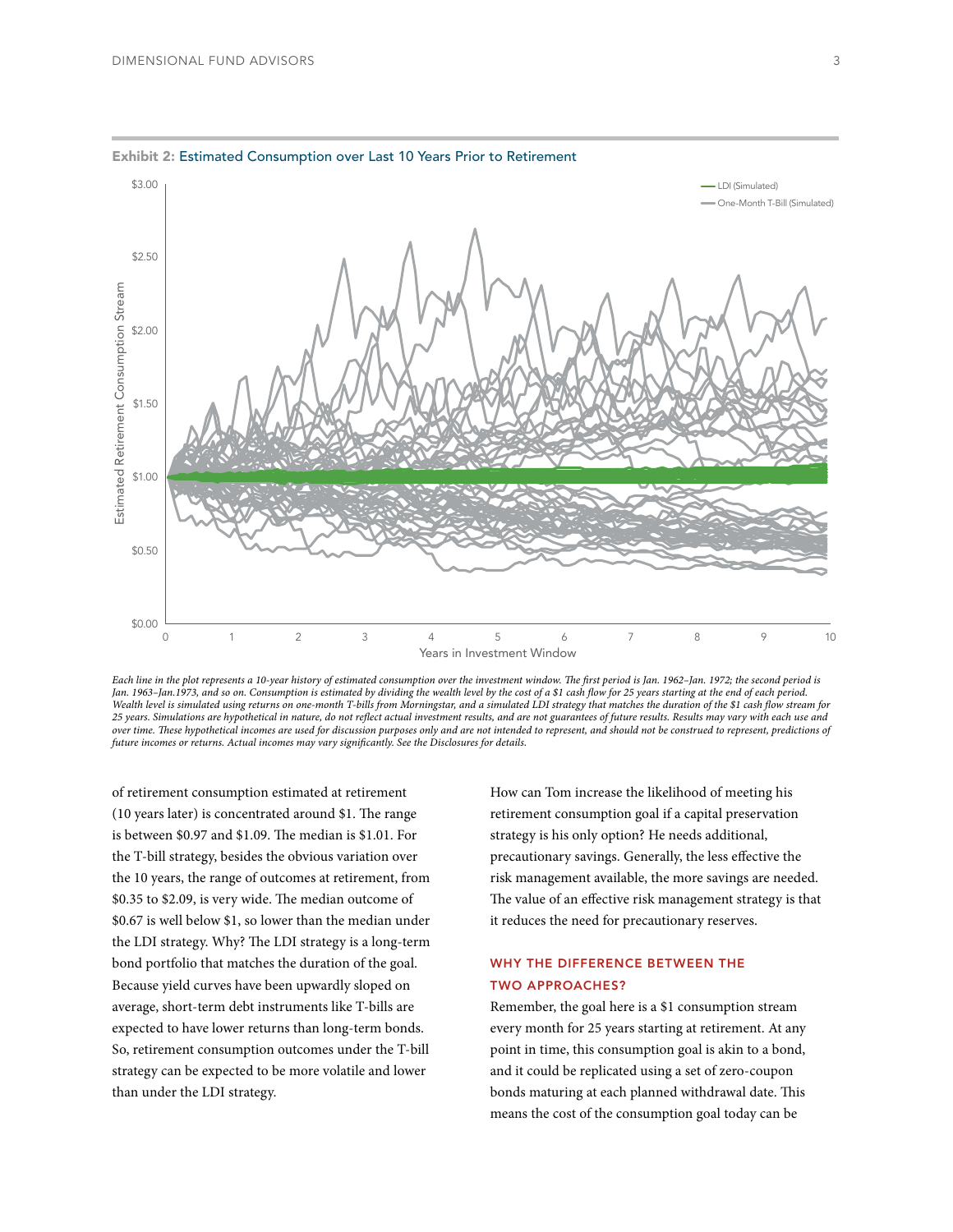estimated using current interest rates. This estimate can then be used by an investor to convert their account balance now into consumption later. Simply divide the accumulated balance by the cost of the consumption goal.

To construct Exhibit 2, we compute the growth of the T-bill strategy and the LDI strategy over each 10-year period. The LDI strategy is constructed by matching the duration of the consumption stream using a five-year discount bond and a 25-year discount bond. Both the LDI and the T-bill strategy start with the same initial investment (based on the cost of the consumption stream estimated at the beginning of the 10-year period). Then, using prevailing interest rates for every month in the sample, we divide the growth of wealth by the cost of consumption over time. This allows us to see how the estimated consumption stream evolves over the 10-year investment period.

Because the consumption goal is akin to a long-term bond, its cost can change substantially as interest rates change. This implies that a stable account balance, achieved using short-term bonds, can result in a highly volatile consumption stream as shown in Exhibits 1 and 2. Shortterm bonds, while appropriate for capital preservation, are risky if the goal is future consumption.

In contrast, the LDI strategy is designed to have the same sensitivity to interest rates as the consumption goal. Because of this design, its value moves in tandem with the cost of the goal. As the cost goes up (down), the value of the portfolio goes up (down) by a similar amount, and the result is a more stable estimated consumption.4 In Exhibit 2, we used interest rates over the last 50 years to evaluate the performance of the two simulated strategies. Given the variation in interest rates observed in the sample period (see **Exhibit 3**), Exhibit 2 highlights the effectiveness and robustness of the LDI approach in managing risk for the goal as compared to the T-bill strategy.

### TAKEAWAYS

We believe that having the right risk management is crucial to a successful investment experience. As illustrated in Exhibit 2, the wrong risk management makes information about retirement readiness unclear. Tom cannot look at his estimated retirement income under the capital preservation strategy and deduce with any reasonable degree of confidence that he is on track for retirement.

Having the wrong risk management also leads to an inefficient risk/return tradeoff for the goal. Notice that



*Source: Board of Governors of the Federal Reserve System, Statistical Release H15.*

4. For more on the LDI approach see Massi De Santis, "Retirement Planning: An Introduction to Liability Driven Investing" (white paper, Dimensional Fund Advisors, 2016).